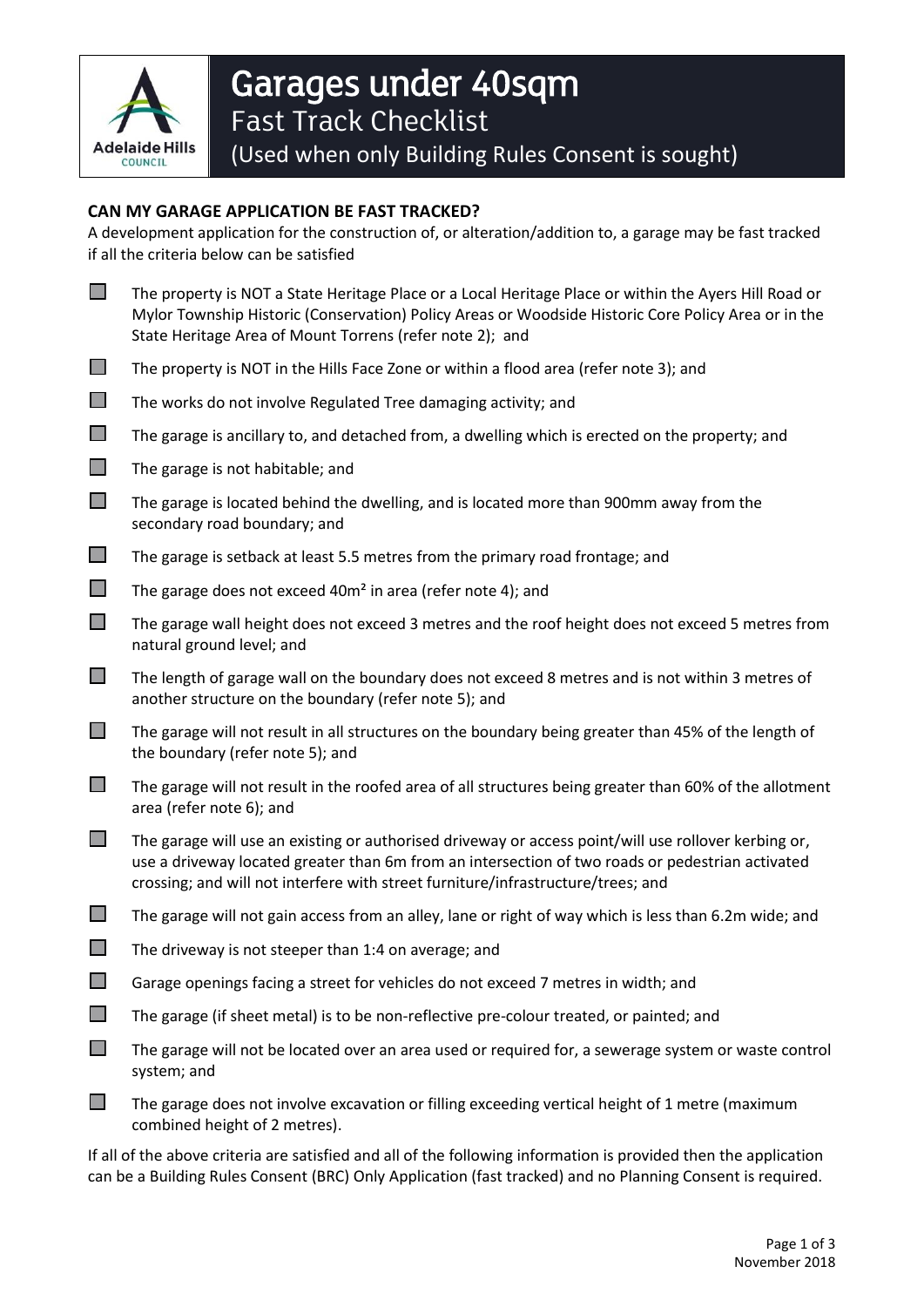## **CHECKLIST OF REQUIRED PLANS AND INFORMATION**

| $\Box$<br>$\mathcal{L}_{\mathcal{A}}$<br>$\mathcal{L}_{\mathcal{A}}$ | Completed and signed development application form including the Office of the Technical Regulator<br>Powerline Declaration (ensure you fill in all sections); and<br>Current copy of Certificate of Title, deposited plan or other instrument evidencing title in relation to<br>the land (can be purchased from the Council for a fee); and<br>Receipt demonstrating payment of the separate Construction Industry Training Levy (only applies<br>where the development exceeds \$40,000 in value). Can be paid on-line at www.citb.org.au and |                                                                                                                                                                                                                                                                                              |  |
|----------------------------------------------------------------------|-------------------------------------------------------------------------------------------------------------------------------------------------------------------------------------------------------------------------------------------------------------------------------------------------------------------------------------------------------------------------------------------------------------------------------------------------------------------------------------------------------------------------------------------------|----------------------------------------------------------------------------------------------------------------------------------------------------------------------------------------------------------------------------------------------------------------------------------------------|--|
| $\mathcal{L}^{\mathcal{A}}$                                          | Site Plan drawn to a metric scale of not less than 1:500 (refer notes) showing;                                                                                                                                                                                                                                                                                                                                                                                                                                                                 |                                                                                                                                                                                                                                                                                              |  |
|                                                                      | $\Box$                                                                                                                                                                                                                                                                                                                                                                                                                                                                                                                                          | The boundaries and dimensions of the site and any relevant easements; and                                                                                                                                                                                                                    |  |
|                                                                      | $\Box$                                                                                                                                                                                                                                                                                                                                                                                                                                                                                                                                          | The positions and dimensions of any proposed building work and its distance to the<br>boundaries of the site and any other buildings and trees on the site or, on adjoining land or,<br>public places that might be affected by the work or affect the work proposed to be performed;<br>and |  |
|                                                                      | П                                                                                                                                                                                                                                                                                                                                                                                                                                                                                                                                               | The purpose for which any existing building on the site is used and for which any proposed<br>garage on the site is intended to be used; and                                                                                                                                                 |  |
|                                                                      | $\mathbb{R}^n$                                                                                                                                                                                                                                                                                                                                                                                                                                                                                                                                  | The level of the site and the floor level of the proposed garage in relation to any street<br>drainage channel or council drain; and                                                                                                                                                         |  |
|                                                                      | $\Box$                                                                                                                                                                                                                                                                                                                                                                                                                                                                                                                                          | The method of drainage and services proposed to be used; and                                                                                                                                                                                                                                 |  |
|                                                                      | $\Box$                                                                                                                                                                                                                                                                                                                                                                                                                                                                                                                                          | If a new vehicle access point is to be established, relevant documentary evidence that it has<br>been authorised under Section 221 of the Local Government Act (1999); and                                                                                                                   |  |
|                                                                      | $\Box$                                                                                                                                                                                                                                                                                                                                                                                                                                                                                                                                          | The location and gradient of any driveway or proposed driveway and its location in relation to<br>an existing or proposed vehicle access point under Section 221 of the Local Government Act<br>$(1999)$ ; and                                                                               |  |
|                                                                      |                                                                                                                                                                                                                                                                                                                                                                                                                                                                                                                                                 | The amount and location of private open space to remain on the site; and                                                                                                                                                                                                                     |  |
|                                                                      | $\Box$                                                                                                                                                                                                                                                                                                                                                                                                                                                                                                                                          | The location of any Regulated Tree (refer notes) on the site or on adjoining land; and                                                                                                                                                                                                       |  |
|                                                                      | $\mathbb{R}^n$                                                                                                                                                                                                                                                                                                                                                                                                                                                                                                                                  | The approximate north point; and                                                                                                                                                                                                                                                             |  |
|                                                                      |                                                                                                                                                                                                                                                                                                                                                                                                                                                                                                                                                 | Location of the existing or proposed effluent disposal area/s and septic tank/main<br>sewer/CMWS connection points and underground pipes to ensure that the proposed<br>development does not interfere with these services.                                                                  |  |
| l I                                                                  | Elevations and section drawings of the proposed garage including existing ground level and details of<br>excavation; at a scale of not less than 1:100; and<br>Information about the material and colour of any cladding to be used; and                                                                                                                                                                                                                                                                                                        |                                                                                                                                                                                                                                                                                              |  |
| $\Box$                                                               |                                                                                                                                                                                                                                                                                                                                                                                                                                                                                                                                                 |                                                                                                                                                                                                                                                                                              |  |
| $\Box$                                                               |                                                                                                                                                                                                                                                                                                                                                                                                                                                                                                                                                 | The size and location of footings and other structural components; and                                                                                                                                                                                                                       |  |
| $\Box$                                                               | Engineering design specifications (to a scale of not less than 1:20) describing materials and standards<br>of work; and                                                                                                                                                                                                                                                                                                                                                                                                                         |                                                                                                                                                                                                                                                                                              |  |
| $\Box$                                                               | The current BRC Only fee applies as well as the application lodgement fees and building rules<br>assessment fee; and                                                                                                                                                                                                                                                                                                                                                                                                                            |                                                                                                                                                                                                                                                                                              |  |
|                                                                      | A copy of the Home Owners Warranty Certificate must also be included in the application documents<br>where a licensed builder has been engaged to perform work with a value greater than \$12,000. The<br>builder is required to obtain Indemnity Insurance coverage for the project and should provide a copy<br>to you; and                                                                                                                                                                                                                   |                                                                                                                                                                                                                                                                                              |  |

Completed and signed development application checklist